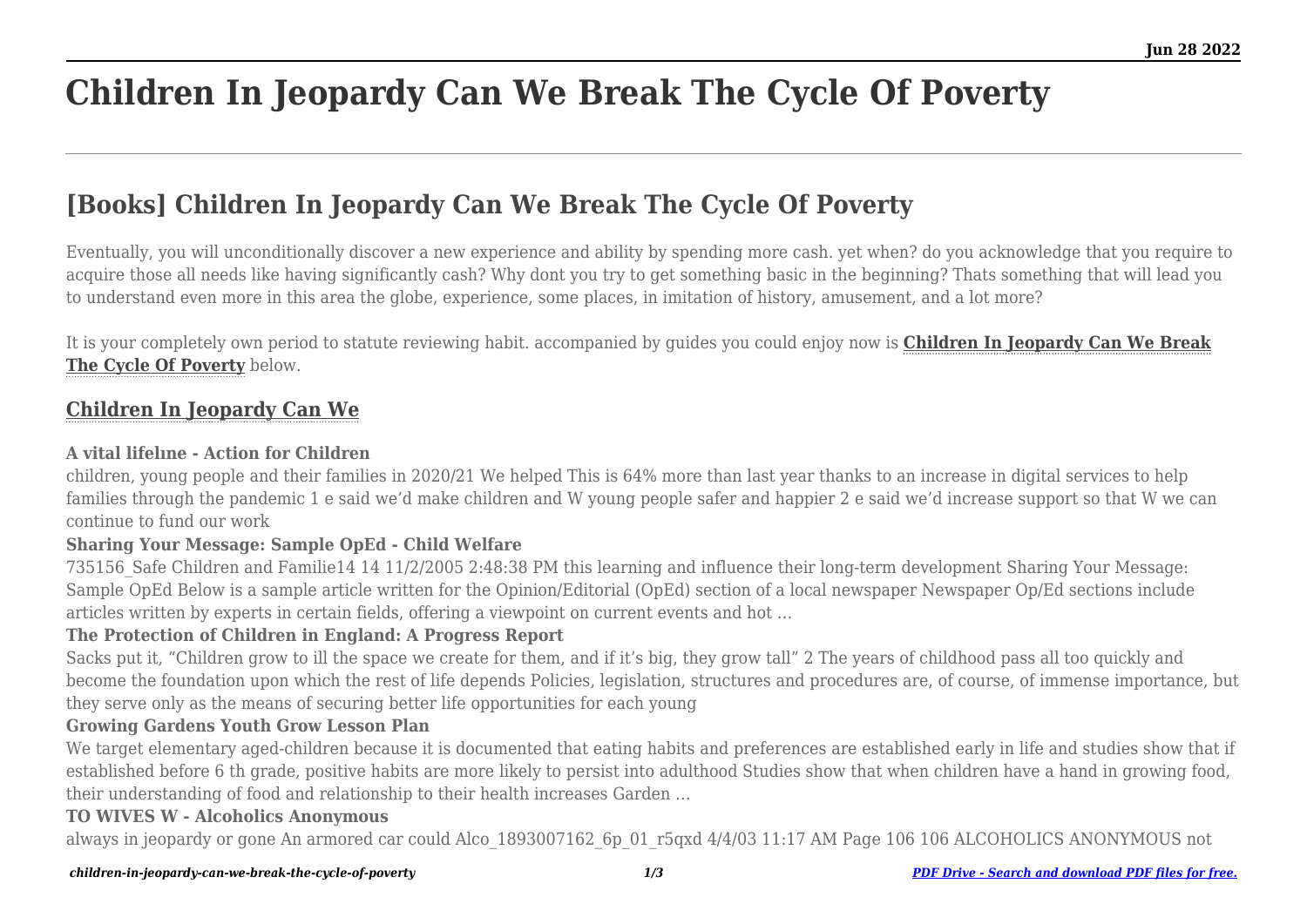have brought the pay envelopes home The checking account melted like snow in June Sometimes there were other women How heart breaking was this discovery; how cruel to be told they understood our men as we did …

## **INSTRUCTIONS FOR FILING A COMPLAINT FOR DIVORCE WITHOUT MINOR CHILDREN**

There are two options available to you for filing a divorce case: (1) you can hire a lawyer who will prepare your paperwork and represent you in court, or (2) you can use the forms included in this packet and represent yourself in court After a court grants your divorce and issues a Final Judgment and Decree of Divorce, you will be legally able

## **HEALTH MAINTENANCE ORGANIZATION CERTIFICATE OF COVERAGE …**

a specific Covered Service (eg, a Prescription Drug Deductible) that You owe before We begin to pay for a particular Covered Service Dependents: The Subscriber's Spouse and Children Durable Medical Equipment ("DME"): Equipment which is: • Designed and intended for repeated use: • Primarily and customarily used to serve a medical purpose;

## **Understanding Behaviour that Challenges - Hallmark Education**

• The indicators can be included when developing a support plan for the person A support plan is a written document that sets out what support an individual needs, which all involved should refer to (for children and young people aged up to 25 who are at school or college this is called an 'education, health and care plan' or EHC plan

## **A VISION FOR YOU F**

Many, we are sure, will rise to their feet and march on They will approach still other sick ones and fellowships of Alcoholics Anonymous may spring up ineach city and hamlet, havens for those who must find a way out In the chapter "Working With Others" you gathered an idea of how we approach and aid others to health Suppose now that through you several families have …

## **Healthcare Data Analytics - OHSU**

show Jeopardy!14 15IBM has since focused Watson in the healthcare domain Kumar et al have noted that the process of big data analytics resembles a pipeline, and have developed an approach that specifies four major steps in this pipeline, to which we can place data sources and actions on it pertinent to healthcare and biomedicine16 The pipeline begins with input data …

## **The Stewardship of Creation - Baylor University**

the needs of God's children"3 These and similar statements indicate that the stewardship of creation is a necessary and adequate foundation for a Christian environmental ethic From this foundation we can then engage in conversation with the natural sciences, philosophical ethics, and the emerg-ing discussions on the meaning of

## **Behavioral Assessment and Intervention for Self-Injurious Behavior**

 $21/02/2018$  · • Interventions for SIB that can be implemented by parents and service providers • Understanding of situations which suggest that parents and professional without specific training require additional help Emerson ( 2005 ) defined challenging behavior as: "…culturally abnormal behaviour of such intensity, frequency or duration that the physical safety of the person or …

#### **Financial Assistance - AdventHealth**

provider You can view a list of AdventHealth facilities at wwwadventhealthcom As a faith-based hospital system, we provide medical care to all patients, including those who have difficulty paying for services due to limited income You can ask for help with your bill at any time during your hospital stay or billing process Qualifying for Help